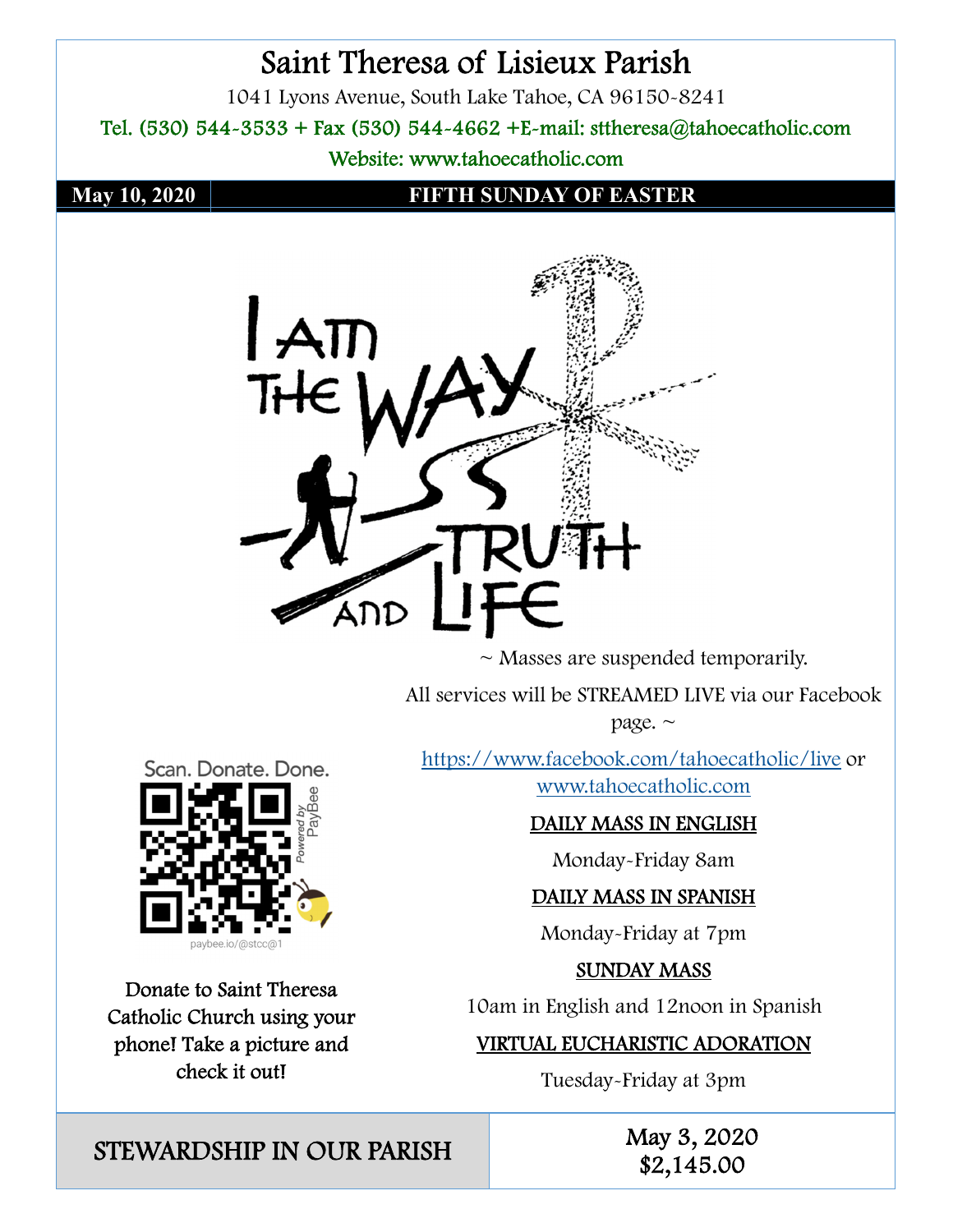#### THE POPE'S PRAYER INTENTIONS FOR 2020

https://www.popesprayer.va/wp-content/uploads/2019/02/THE-HOLY-FATHERS-PRAYER-INTENTIONS-2020-ENG2.pdf MAY | Prayer intention for evangelisation - For Deacons

*We pray that deacons, faithful in their service to the Word and the poor, may be an invigorating symbol for the entire Church.* 

### A PRAYER IN GRATITUDE FOR OUR MOTHERS

Good and Gentle God,

we pray in gratitude for our mothers and for all the women of theory who have joined with you in the wonder of bringing forth new life. You who became human through a woman, grant to all mothers the courage they need to face the uncertain future that life with children always brings.

Give them the strength to live and to be loved in return, not perfectly, but humanly. Give them the faithful support of husband, family and friends as they care for the physical and spiritual growth of their children.

Give them joy and delight in their children to sustain them through the trials of motherhood. Most of all, give them the wisdom to turn to you for help when they need it most.

*‐ Author Unknown* 

### JESUS, THE WAY "How can we know the way?" —John 14:5

We rely on our phone or GPS (Global Positioning System) to tell us where to go. The GPS device knows your exact location on earth. You tell it where you want to go. Then the GPS talks to you in a voice that tells you each street to turn on, and exactly where to drive. People trust the voice on the GPS.

Each of us has problems in this life, and we want to know "the way" out of these problems. We'd like a GPS to show us "the way" to move from debt to financial freedom, from addiction to freedom, from discord to unity, etc. We want directions for the way out. We ask: "How can we know the way" out of our situation? (Jn 14:5)

We want a roadmap, but God has a better plan; He gives us directions in the form of a Person: Jesus, the Way (Jn 14:6). Jesus always knows our exact physical location on earth. Moreover, He knows exactly where we are spiritually, emotionally, and mentally. Finally, His plan for us is the perfect way to get to our destination! Our ultimate destination in this life is to spend eternity with God in heaven, and Jesus says: "No one comes to the Father except through Me" (Jn 14:6). Jesus is the Way. Follow Him (Jn 21:19).

*Prayer: Lord Jesus, Your voice tells me whether to turn to the right or to the left (Is 30:20-21). I will do whatever You tell me and follow You the rest of My life (see Jn 2:5).* 

*Promise: "The eyes of the Lord are upon those who fear Him." —Ps 33:18* 

*Praise: "The Lord has been raised! It is true! He has appeared to Simon" (Lk 24:34). Father God, we are hum‐ bled by Your divine plan.* 

*hƩps://www.presentaƟonministries.com/series/obob/obob‐2020‐5‐10‐en* 

#### **"WASTE" YOUR TIME WITH GOD**

John Eudes talked about that moment, that point, that lies before comparison, before the beginning of the vicious cycle or the self-fulfilling prophecy. That is the moment, point, or place where meditation can enter in. It is the moment to stop reading, speaking, socializing, and to "waste" your time in meditation. When you find your mind competing again, you might plan an "empty time" of meditation, in this way interrupting the vicious circle of your ruminations and entering into the depth of your own soul. There you can be with him who was before you came, who loved you before you could love, and has given you your own self before any comparison was possible. In meditation we can come to the affirmation that we are not created by other people but by God, that we are not judged by how we compare with others but by how we fulfill the will of God. *hƩps://henrinouwen.org/meditaƟon/waste‐your‐Ɵme‐with‐god/*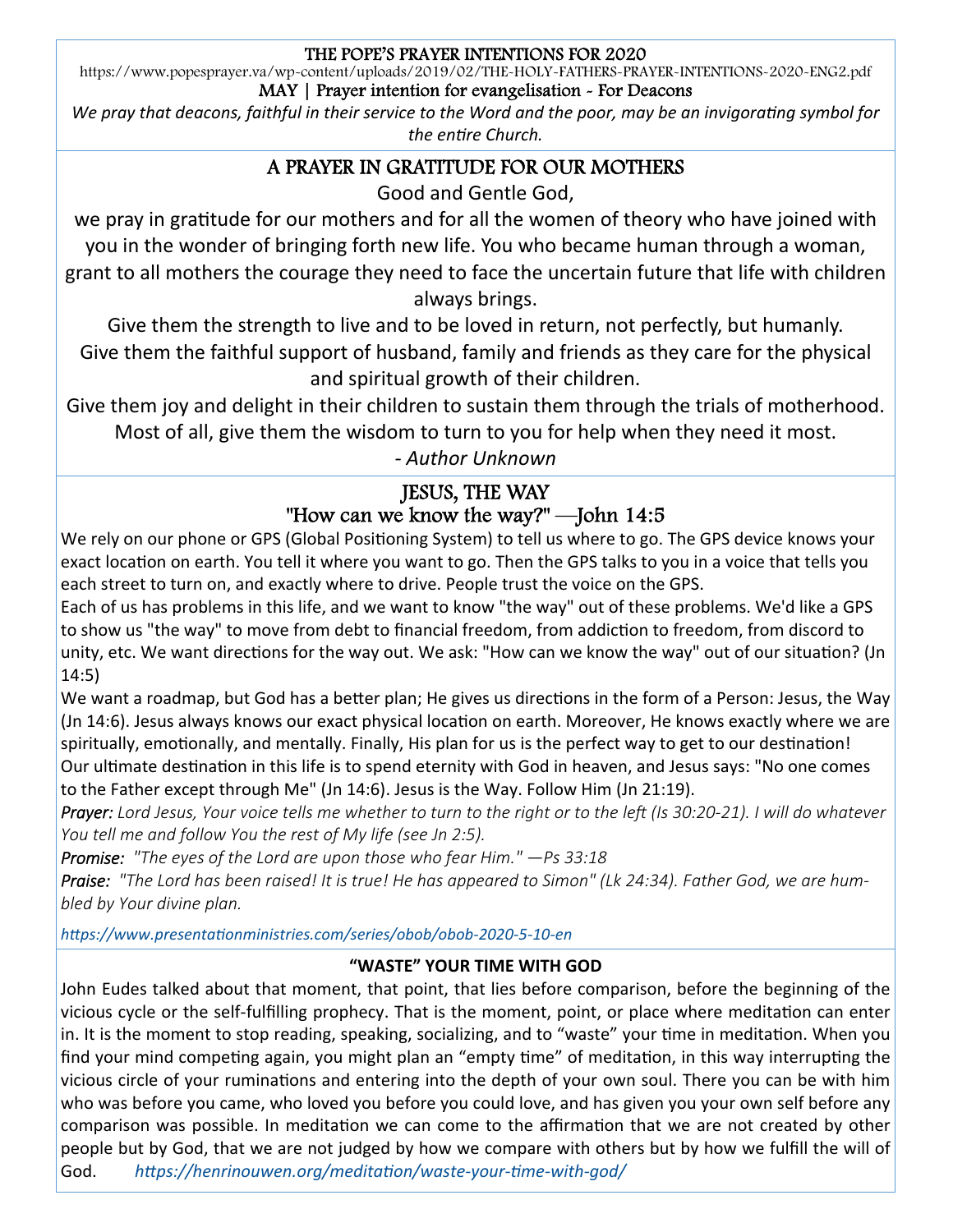### THE KNOW-IT-ALL

### "The Paraclete, the Holy Spirit Whom the Father will send in My name, will instruct you in everything, and remind you of all that I told you." —John 14:26

Eternal life is to know God the Father and Jesus (Jn 17:3). Because love requires freedom and freedom re‐ quires some knowledge, knowledge is necessary to love. Therefore, we are created both to know and to love God. We can "perish for want of knowledge" (Hos 4:6).

Because knowing is so important for life and love, teaching is extremely important in God's plan. Although God the Father (see Jn 6:44‐45) and Jesus teach us, in this post‐Pentecost age the Holy Spirit is the Focus of teaching in that He teaches us everything (Jn 14:26) and guides us to all truth (Jn 16:13).

We have victory, freedom, love, and hope because we know what we need to know. We know all we need because the Holy Spirit teaches us and because we are docile, that is, teachable, to His teachings.

If you know millions of things, that means there are still many millions of things you don't know. You don't know the future, your heart, or others' hearts (see Jer 17:10). These are critical things not to know. So we are doomed to be impossibly ignorant. Our only hope is to know the One Who knows all and will teach us all we need to know (Jn 14:26). Our only Hope is the Holy Spirit.

*Prayer: Father, break through my pride to make me docile to the Holy Spirit.* 

*Promise: "There was a man who was lame from birth; he used to sit crippled, never having walked in his life. On one occasion he was listening to Paul preaching, and Paul looked directly at him and saw that he had the faith to be saved. He called out to him in a loud voice, 'Stand up! On your feet!' The man jumped up and began to walk around." —Acts 14:8‐10* 

*Praise: All through the day Jim prays, "Jesus, I trust in You."* 

*hƩps://www.presentaƟonministries.com/series/obob/obob‐2020‐5‐11‐en* 

### GOD IS PEACE (EPH 2:14)

### " 'Peace' is My farewell to you, My peace is My gift to you." —John 14:27

Peace is what Jesus left us in His last will and testament. Because of this, peace has a special significance for those who love Jesus. Peace is the binding force which unifies the Church, marriages, and families (Eph 4:3). Peace is the guard of our hearts and minds (Phil 4:7). Without peace, we will be subject to heart‐failure and mind-games. Without peace, our God-given relationships begin to unravel and society begins to disintegrate. Zeal to propagate the Gospel of peace is our footgear and part of our spiritual armor (Eph 6:15). Without zeal to proclaim peace, the beautiful feet (Is 52:7) of Christians remain unprotected. Under these circumstances, we leave ourselves wide open for Satan to bind our feet, and in that state we will no longer be free to go to the nations with the Good News of Jesus.

Peace is the fruit of the Spirit (Gal 5:22). Jesus, God Himself, is Peace (Eph 2:14). Therefore, pray for peace, make peace (Mt 5:9), and adore Jesus, our Peace.

*Prayer: "Lord, make me an instrument of Your peace."* 

*Promise: "We must undergo many trials if we are to enter into the reign of God." —Acts 14:22* 

*Praise: Sts. Nereus and Achilleus were soldiers of the Roman army. They became Christians and, shortly after being bapƟzed, were martyred.* 

*hƩps://www.presentaƟonministries.com/series/obob/obob‐2020‐5‐12‐en* 



Free! Sign up on your computer and/or download the app. Go to *FORMED.ORG* 

Use this Parish code: *QKK7X3 (All capital) or URL: sainttheresasouthlaketahoe.formed.org* FORMED is a subscription service offering access to thousands of studies, films, audios, and ebooks. Discover great digital media from over 40 of the best Catholic content producers including the Augustine Institute, Ignatius Press, the USCCB, Catholic Answers, EWTN, St. Paul Center, Marian Press, Sophia Press, Knights of Columbus, FOCUS, and many more. Through its online platform and free mobile apps for iOS and Android, FORMED has helped individuals and communities know, love, and share their Catholic faith. Enjoy!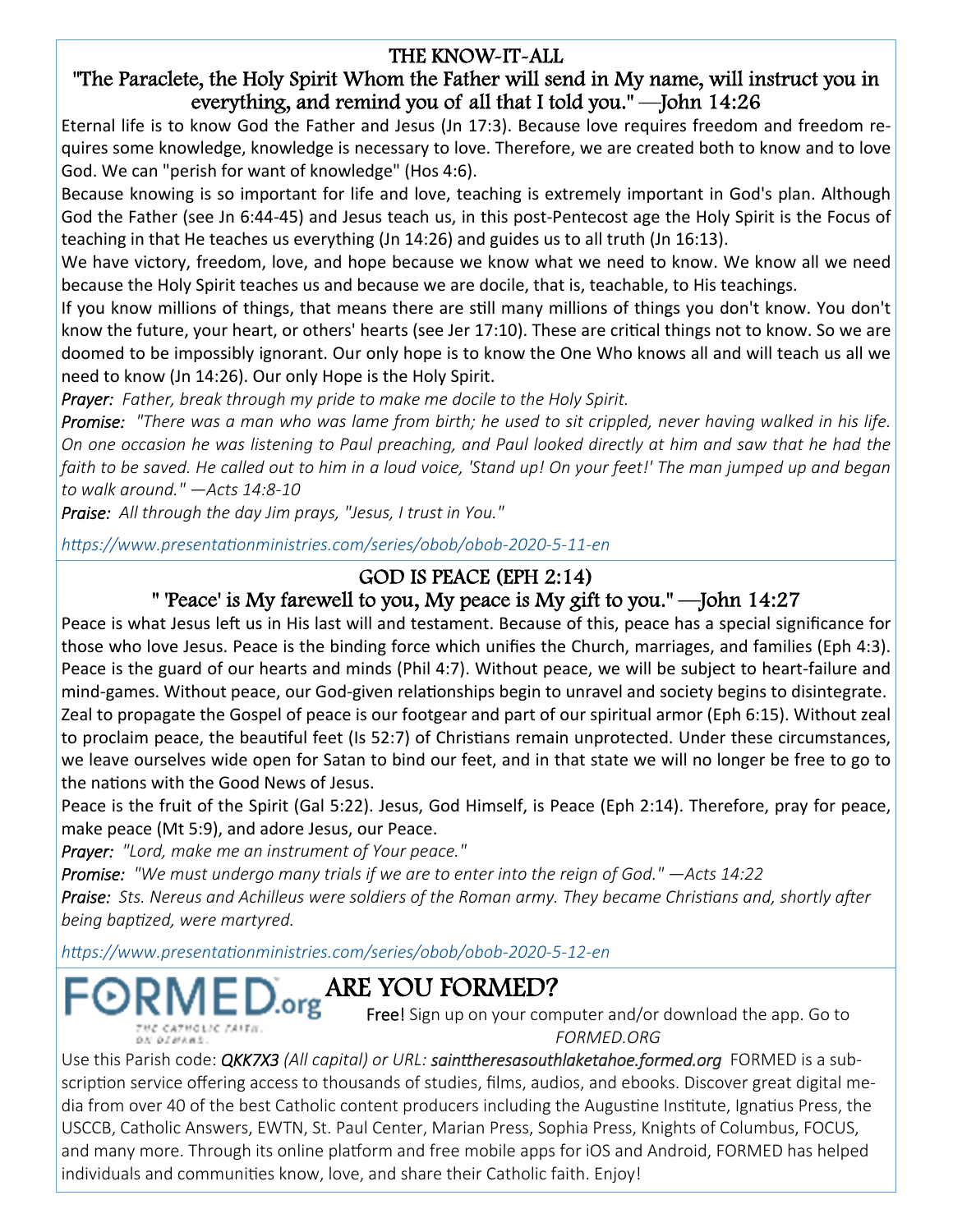### TO YIELD FRUIT, YIELD

### "The fruitful ones He trims clean to increase their yield." —John 15:2

Disciples of Jesus bear a lot of fruit, and they can grow weary. They need energy because they are consumed as they live out their calling. A major battleground of a veteran disciple is the temptation to invest time in people or things they enjoy, which "give them life" and re-energize them. After a while, the disciple can find himself or herself starting to be energized enough by this source that they come to it to get energized instead of coming to Jesus (cf Mt 11:28). At this point, the activity has become a "sucker branch" that not only bears no fruit, it also consumes the disciple's time so they don't have much time or energy to bear fruit.

These activities may be good or even religious. Yet if we won't yield these activities to the will of God for the purpose of bearing fruit, the Father will soon come with a sharp sickle to cut them off. "He prunes away every barren branch" (Jn 15:2) from our life. He insists we bear fruit for His glory (Jn 15:8).

Jesus is the Vine, our Energy, and our Strength (Ps 18:2). He knows we grow weary, so He invites us to come to Him to be refreshed (Mt 11:28). He consumes us (Heb 12:29). However, as we are consumed by Him, we are not burned out (see Ex 3:2). Instead, we receive sustaining energy (Col 1:29; Heb 1:3) and new life (Jn 10:10). In Jesus, the Source of our strength, we have strength for everything (Phil 4:13).

*Prayer: Jesus, when I get tired for You, may I never get tired of You. Blow a cool, refreshing wind of the Spirit in my life so that I may bear abundant, enduring fruit for Your glory (Jn 15:8, 16).* 

*Promise: "He who lives in Me and I in Him, will produce abundantly, for apart from Me you can do nothing." — Jn 15:5* 

*Praise: Our Lady of Fatima appeared to three children in 1917. The message of Fatima is simple: Pray.* 

*hƩps://www.presentaƟonministries.com/series/obob/obob‐2020‐5‐13‐en* 

#### BROKEN DOWN VEHICLES ON THE ROAD

"Then they prayed, 'O Lord, You read the hearts of men. Make known to us which of these two You choose for this apostolic ministry, replacing Judas, who deserted the cause and went the way he was destined to go.' " —Acts 1:24-25

Things break. People break and cry, and they break down and die. So many things and people break that we may give up fixing all the broken things, even the broken people. While we may take our time to fix broken things, we need to take broken people, broken hearts, broken relationships, and broken lives to the Lord immediately. He has fixed every person's brokenness through His death and Resurrection, and He wants to show His love for the broken right away (see Ps 34:19).

After Jesus' death, the apostles were broken. Judas had sold and betrayed Christ. Then he committed suicide. Peter denied Christ three times. All the apostles abandoned Christ. They all had sinned grievously. They were so broken that they refused to face their brokenness. But they began to turn to the Lord and pick up the pieces of their ruined lives when they sought the Lord's will in replacing Judas. Matthias, Judas' replacement, was the focal point of the apostles' repenting of their lethargy and bringing their brokenness to the Lord.

Do you have a breakdown of communication, discipline, freedom, love, or hope in your life? How long have you let your brokenness sit there untouched? Deal with your Judases by calling on the Lord. The Lord will send you Matthiases of healing and hope. Then with all the brokenness of your life in the healing hands of the Lord, you can receive the Holy Spirit in a new Pentecost.

*Prayer: Father, may we make straight the way of the Holy Spirit.* 

*Promise: "I no longer speak of you as slaves, for a slave does not know what his master is about. Instead, I call you friends, since I have made known to you all that I heard from My Father." —Jn 15:15 Praise: St. Matthias' appointment heralded the advent of apostolic succession (see Eph 2:20; Rv 21:14).* 

*hƩps://www.presentaƟonministries.com/series/obob/obob‐2020‐5‐14‐en*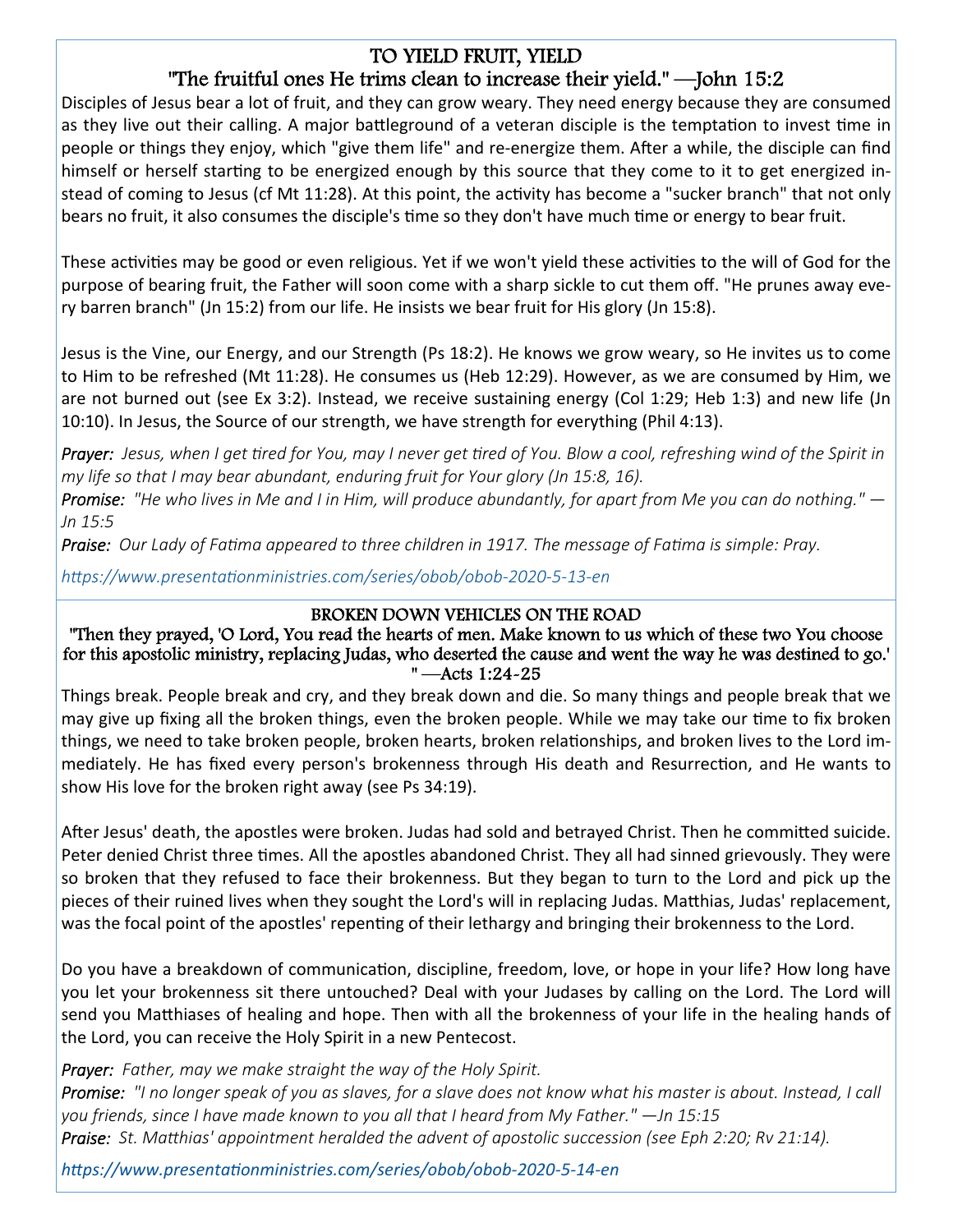#### THE GOD OF LIFESTYLE

#### "It is the decision of the Holy Spirit, and ours too, not to lay on you any burden beyond that which is strictly necessary." —Acts 15:28

The elders of the church of Jerusalem and the Holy Spirit decided Gentile Christians did not need to be circumcised, but rather had to change their lifestyle, "namely, to abstain from meat sacrificed to idols, from blood, from the meat of strangled animals, and from illicit sexual union" (Acts 15:29). Meat sacrificed to idols was a major item in the marketplace. Therefore, to abstain from this was, in part, an economic decision. The Gentiles were also told to change their eating habits and their attitude toward sexual relations. In other words, the Gentiles were required to make lifestyle changes in the areas of money, food, and sex. This is comparable to telling a modern person, even a Christian, to stop buying certain foods, to quit eating meat or drinking caffeine, and to quit watching prime time TV with its pornographic innuendoes.

When the letter containing these rules was read, "there was great delight at the encouragement it gave" (Acts 15:31). If a similar letter requiring lifestyle changes was read at your church, would the people be delighted or defiant? Lifestyle is the false god of the modern American church. Our comforts, pleasure, and entertainment mean more to us than loving God. That's where our time and money goes, and God gets the leftovers, if there are any. Repent!

*Prayer: Risen Jesus, may I repent of living for selfish pleasure. Promise: "This is My commandment: love one another as I have loved you." —Jn 15:12 Praise: St. Isidore was canonized in 1622. He's in good company: St. Ignatius of Loyola, St. Francis Xavier, St. Teresa of Avila, and St. Philip Neri were declared saints at the same time. hƩps://www.presentaƟonministries.com/series/obob/obob‐2020‐5‐15‐en* 

#### PENTECOST PROMISES AND EASTER COMMANDS

"Through all this, the congregations grew stronger in faith and daily increased in numbers." —Acts 16:5 Could you say that through this Easter season that "the congregations grew stronger in faith and daily increased in numbers"? If we don't see Jesus adding daily to the Church's number (Acts 2:47), it's not that His promises are not true but that we are not receiving them. Jesus said: "I  $-$  once I am lifted up from earth  $$ will draw all men to Myself" (Jn 12:32). Jesus has been lifted up in His death, Resurrection, and Ascension; therefore, we should see people being drawn to Him and to His Body, the Church.

The fulfillment of God's promises is often conditioned on us obeying His commands. For example, the Lord will daily increase our numbers if we serve as His witnesses. He will give us victory if we obey Him and enter the battle. The Spirit will miraculously give us the right words to say if we expose ourselves to persecution (Mt 10:19‐20). We will work signs and wonders if we profess our faith (Mk 16:17). We will rise from the dead into glory if we die in Christ (2 Tm 2:11). Easter will lead to a new Pentecost if we "let it be done" unto us ac‐ cording to God's Word (Lk 1:38). Obey God's commands and inherit His promises.

*Prayer: Father, may my delight be to obey Your will (Ps 40:9).* 

*Promise: "If you belonged to the world, it would love you as its own; the reason it hates you is that you do not belong to the world. But I chose you out of the world. Remember what I told you: no slave is greater than his master." —Jn 15:19‐20* 

*Praise: Alice stepped out in faith and now her ministry is bearing great fruit. hƩps://www.presentaƟonministries.com/series/obob/obob‐2020‐5‐16‐en* 

#### KEEP YOUR EYES FIXED ON JESUS

Keep your eyes fixed on Jesus and ask him more directly to give you joy, peace, and a pure heart. Purity of heart means a heart where God is the center of your attention. Take a simple sentence like "The Lord is my shepherd there is nothing I shall want," and repeat that quietly during the day until the truth of it enters the center of your being. You will always continue to have feelings of depression, anger, and restlessness, but when God dwells in the center of the storm, the storm is less frightening and you can live with trust that in the midst of all of the darkness you will be led to a place of joy and peace.

*hƩps://henrinouwen.org/meditaƟon/keep‐your‐eyes‐fixed‐on‐jesus/*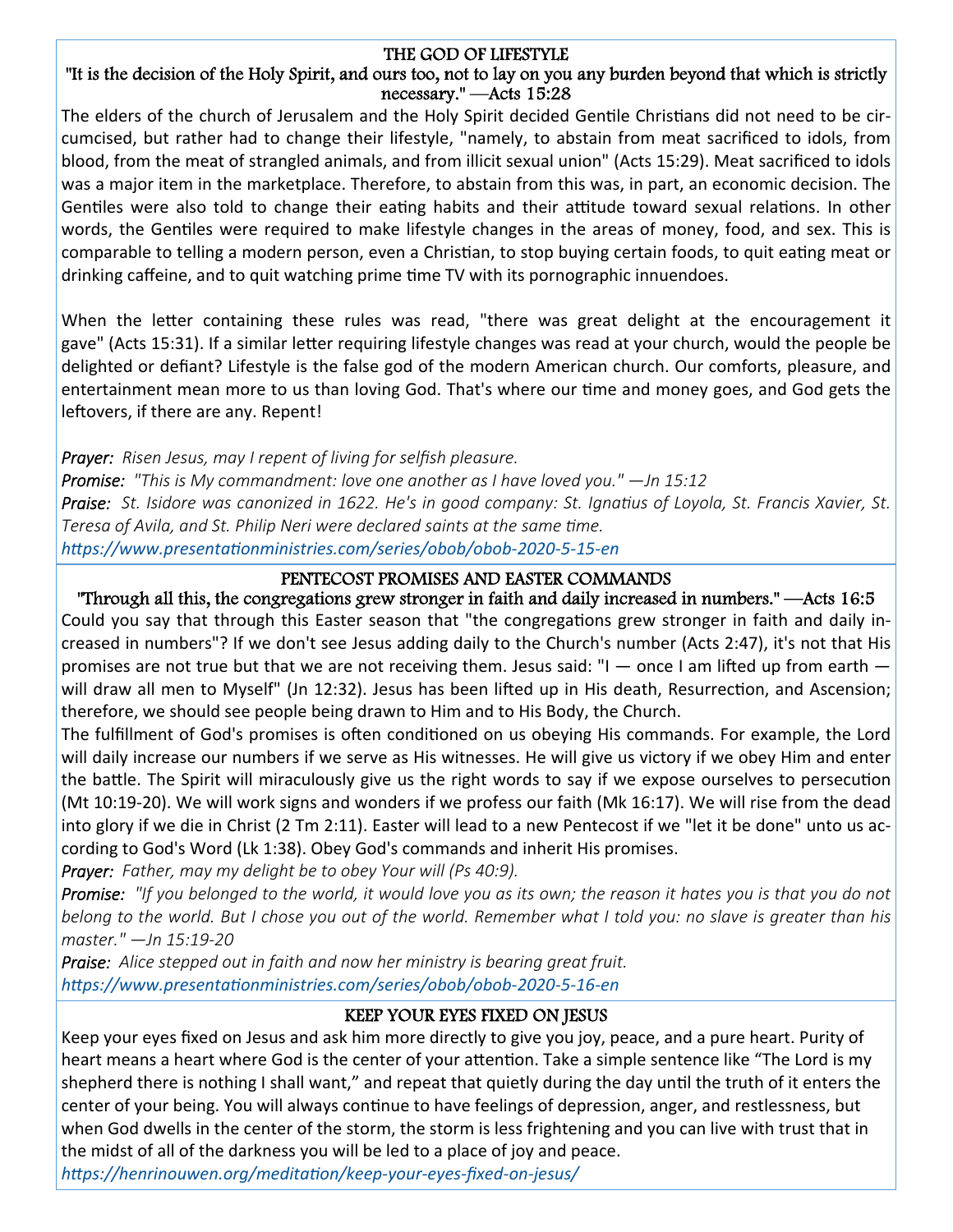### Dear Johan,

### Would you please settle an argument I am having with my wife: did St. Francis invent the nativity scene or did he not?

### *Gentle reader,*

I am all for settling arguments, especially between spouses. I cannot but wonder who will come out on the winning end.

Saint Francis is often credited with the initiation of such popular devotions as the Stations of the Cross and the nativity scene. Though it is true that this medieval saint and his enthusiastic followers popularized these devotions, he did not really invent them.

Among some of the oldest depictions of the nativity are a third-century fresco in the Roman catacomb of Priscilla and a fourth‐century stone carving on a Roman sarcophagus now housed in a church in Milan. Since those early depictions, the nativity has been ubiquitously frescoed onto church walls, carved into cathedral portals, and painted in prayer books.

The novelty of the nativity scene organized by St. Francis was that it was a living nativity scene and thus it was three-dimensional. According to his biographer, St. Bonaventure, Francis staged his first live nativity scene in the town of Greccio, Italy, in 1223.

Francis's special devotion to the nativity scene had two basic reasons. On the one hand, he was inspired by a trip to the Holy Land, when he realized that one did not have to be there to celebrate the important moments in the life of Jesus. With the help of art one could do that fruitfully anywhere in the world. On the other hand, his devotion was encouraged by his disappointment with the celebration of Christmas in his homeland. Using the nativity scene, he wanted to refocus his contemporaries' attention on the reason for the celebration of Christmas. Doesn't that sound like a familiar problem?

Having received the papal blessing, the custom of live nativities spread with the Franciscans throughout the continent. Elaborate reenactments of the story of the nativity developed as a great teaching tool, especially for the illiterate masses. As with many good things, these well‐ intentioned reenactments quickly started overshadowing the celebration of Christmas. As a result, they were abolished and the live scenes were replaced with statues. These gradually made their way from church yards and portals into our homes.

So, let's say you are both correct. Though Francis did not invent the nativity scene, he was very important in its popularization.

© 2015 Order of Saint Benedict, Collegeville, Minnesota. Excerpted from *What's the Smoke For? And Other Burning Questions about the Liturgy* by Johan van Parys © 2014 Order of Saint Benedict, published by Liturgical Press, www.litpress.org. Used by permission.

### MEDITATION BRINGS US TO THE SOURCE OF LOVE

Human withdrawal [for meditation] is a very painful and lonely process, because it forces us to directly face our own condition in all its misery as well as its beauty. But when we are not afraid to enter into our own center and to concentrate on the stirrings of our own souls, we come to know that being alive means being loved. This experience tells us that we can only love because we are born out of love, that we can only give because our life is a gift, and that we can only make others free because we are set free by the One whose heart is greater than ours.

And when we have found the anchor places for our lives in our own center we can be free to let others enter into the space created for them, and allow them to dance their own dance, sing their own song, and speak their own language without fear. Then our presence is no longer threatening and demanding, but inviting and liberating.

*hƩps://henrinouwen.org/meditaƟon/meditaƟon‐brings‐us‐to‐the‐source‐of‐love/*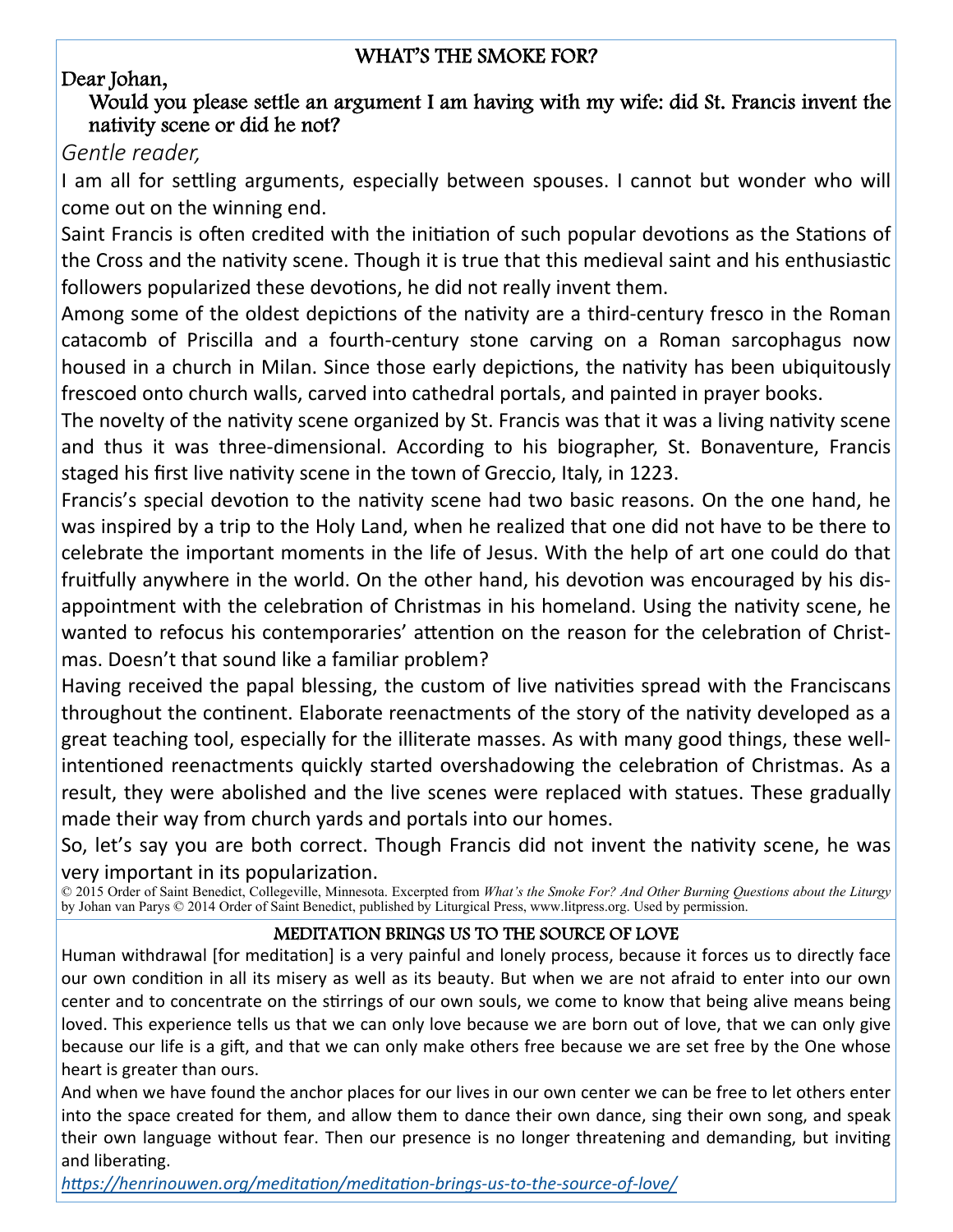# Parroquia Santa Teresita del Niño Jesús

1041 Lyons Avenue|South Lake Tahoe| CA 96150-8241 Tel. (530) 544-3533 + Fax (530) 544-4662 +E-mail: sttheresa@tahoecatholic.com Website: www.tahoecatholic.com

#### **10 DE MAYO DE 2020 | QUINTO DOMINGO DE PASCUA**



~ Las Misas están suspendidas temporalmente. Sin embargo,

todos los servicios se están transmitiendo EN VIVO a través de nuestra página de

Facebook.  $\sim$ https://www.facebook.com/tahoecatholic/live o www.tahoecatholic.com

## MISA DIARIA EN INGLÉS:

Lunes a viernes de 8 a.m.

### MISA DIARIA EN ESPAÑOL:

De lunes a viernes a las 7 p.m.

### MISAS DOMINICALES:

10am en inglés y 12 mediodía en español

## ADORACIÓN EUCARÍSTICA VIRTUAL:

De martes a viernes a las 3 p.m.

¡GRACIAS POR SU GENEROSIDAD!

3 de mayo \$2,145.00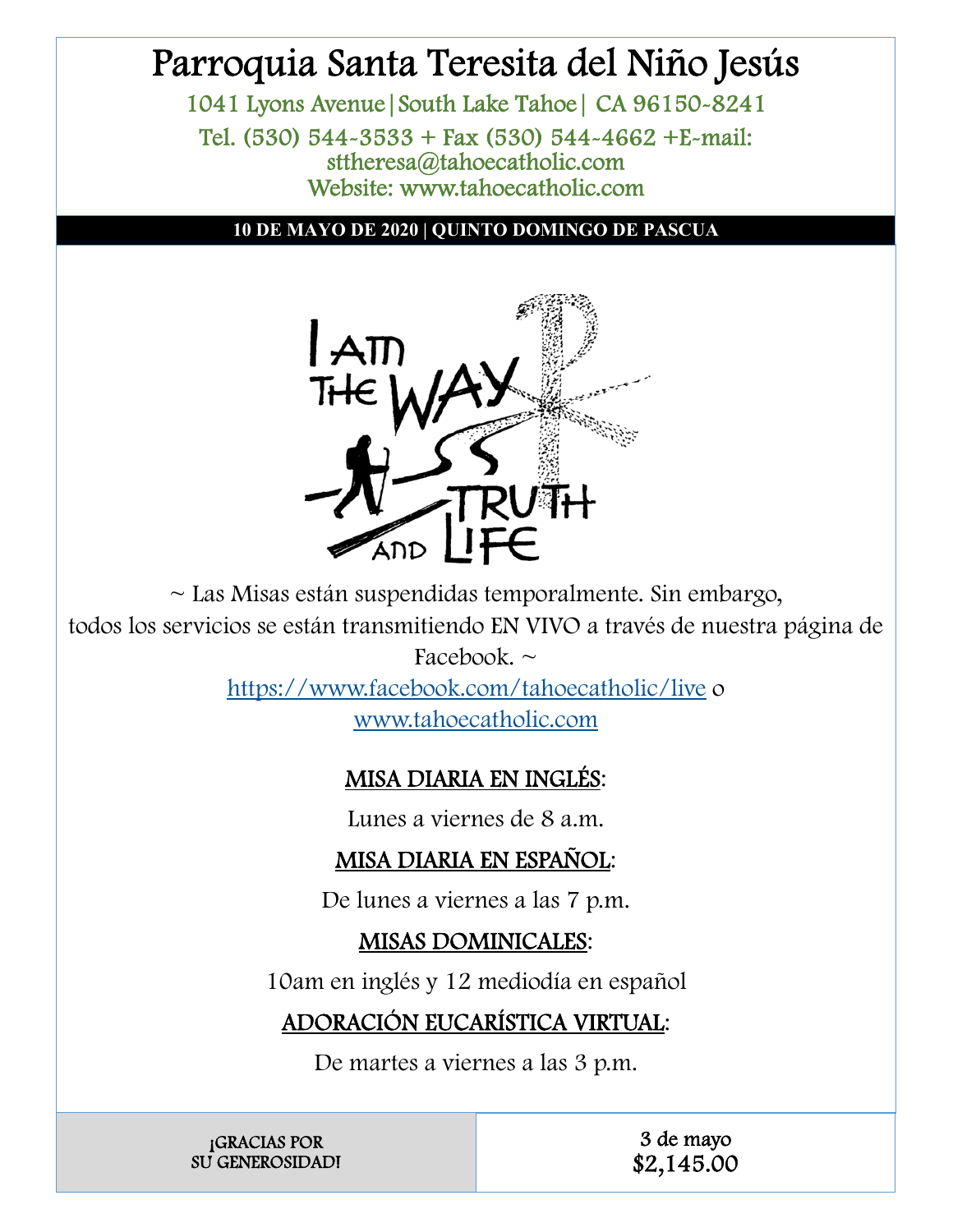#### LA TENTACIÓN DE HACER EL BIEN

"De esa manera, podremos dedicarnos a la oración y al ministerio de la Palabra" (Hechos 6:4). La palabra de Dios no está encadenada (2 Tim 2:9); pero los mensajeros de la palabra de Dios pueden ser encadenados. A menudo, estamos encadenados por el pecado, el egoísmo o el miedo. Sin embargo, podemos ser encadenados de maneras más suƟles. Por ejemplo, el diablo trató de encadenar a los apóstoles, haciéndoles pensar que necesitaban reducir temporalmente la oración y el ministerio de la Palabra, para hacer frente a un desacuerdo en la Iglesia primitiva (Hch 6:2ss). Los tentó, animándoles a hacer una obra buena y necesaria. Además, el diablo no les dijo que abandonaran por completo su ministerio de la Palabra, sino que solamente lo recortaran por un tiempo. Sin embargo, una vez que nos desviamos un poco, de nuestro llamado dado por Dios (incluso si lo hacemos mediante la realización de buenas acciones); ya no estamos haciendo la voluntad de Dios. Cuando damos una pulgada siquiera por un momento, nuestra pulgada se convierte en millas que pueden durar para siempre.

Por lo tanto:

- Haz las obras de Dios, no buenas obras.
- No hagas otra cosa, sino Su voluntad.
- No interrumpas o pospongas el trabajo de Dios. Hazlo ahora.
- $\bullet$  No dejes de proclamar del todo su Palabra a tiempo y fuera de tiempo (2 Tim 4:2).

#### *Oración: Padre, por Tu gracia voy a vivir mi vocación a plenitud.*

*Promesa: "No se inquieten. Crean en Dios y crean también en Mí" (Jn 14:1).* 

*Alabanza: Alabado sea Jesús resucitado, nuestro Hermano, por elevarnos a una nueva vida en Ti. ¡Gracias a Dios!* 

*hƩps://www.presentaƟonministries.com/series/obob/obob‐2017‐5‐14‐es* 

#### LOS PACIENTES RECIBIRÁN LA TIERRA EN HERENCIA (MATEO 5:5) "El Espíritu Santo, que el Padre enviará en Mi Nombre, les enseñará todo y les recordará lo que les he dicho" (Juan 14:26).

Así como Jesús es un Paráclito y Maestro (ver Jn 20:16), así el Espíritu Santo es "otro Paráclito" (Jn 14:16) y otro Maestro (Jn 14:26). La actitud correcta que se debe tener hacia un maestro es dejarse enseñar, es decir, ser dócil. El Papa san Juan Pablo II ha enseñado que el Espíritu Santo es "acogido por el corazón humilde y dócil del creyente" (El esplendor de la Verdad, 108). El Papa profetizó que tendríamos una "nueva primavera de vida Cristiana", si "somos dóciles a la acción del Espíritu Santo" (En el Umbral del Tercer Milenio, 18, énfasis adicionado).

En esta misma carta, el Papa san Juan Pablo II ha descrito a María como "la mujer dócil a la voz del Espíritu" (48). Ella fue dócil porque fue una mujer de silencio, de escucha y esperanza (48). Para ser dócil debemos estar silenciosos, minimizar las distracciones, y esperar que lo que el Espíritu nos está enseñando renovará la faz de la tierra (Sal 104:30).

En este mes de María, pide la intercesión de tu madre de modo que permitas que el "hágase" en ti "según la palabra de Dios" (Lc 1:38). Sé dócil, conoce la verdad, cambia el mundo.

*Oración: Padre, así como mi orgullo da paso a la docilidad, que esta cultura de muerte de paso a una civilización de amor y vida.* 

*Promesa: "Había en Listra un hombre que tenía las piernas paralizadas. Como era tullido de nacimiento, nunca había podido caminar, y sentado, escuchaba hablar a Pablo. Este mirándolo fijamente, vio que tenía la fe necesaria para ser curado, y le dijo en voz alta: ¡'Levántate, y permanece erguido sobre tus pies'! Él se levantó de un salto y comenzó a caminar" (Hch 14:8‐10).* 

*Alabanza: San Isidro fue favorecido con muchos milagros, tanto antes como después de su muerte.* 

*hƩps://www.presentaƟonministries.com/series/obob/obob‐2017‐5‐8‐es*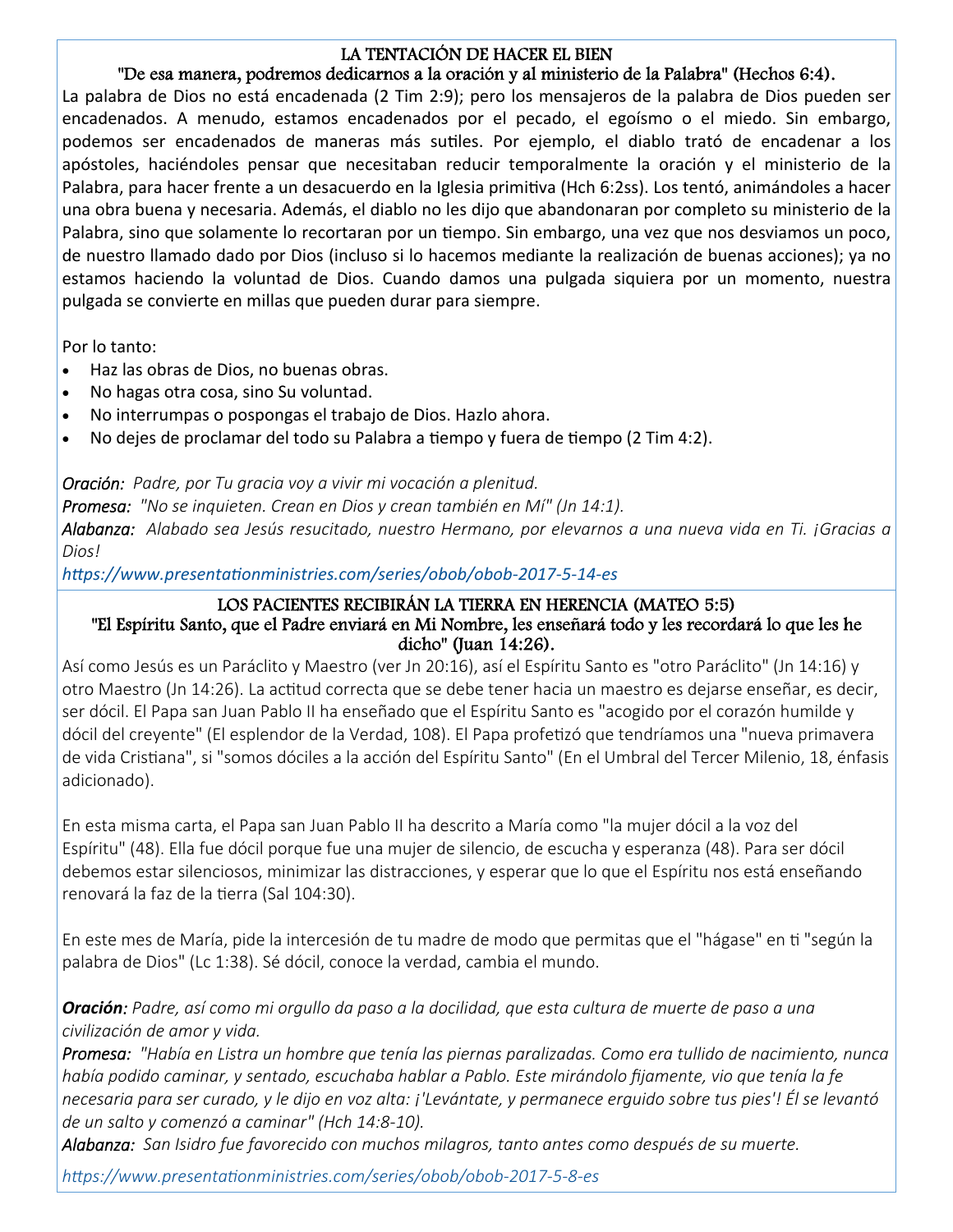#### CUESTIONANDO LA HERENCIA "Les dejo la paz, les doy Mi paz" (Juan 14:27).

En el testamento y la última voluntad de Jesús, les dejó a Sus discípulos el don de la paz. Esto quiere decir que nos dejó un plan de orden y armonía para nuestras vidas. La Iglesia de Jesús es la albacea de Su voluntad ya que le ha dejado la responsabilidad de enseñarnos los detalles de la paz. Si aceptamos la herencia del Señor y le obedecemos a Su Iglesia, tendremos paz, gozo y la libertad que dura para siempre.

Sin embargo, Satanás trata de convencernos de que lo que hemos heredado de Jesús no es muy bueno o que no debemos confiar en Él y Su Iglesia en la ejecución de Su voluntad. Satanás quiere que nos rebelemos contra su voluntad. Por ejemplo, algunos cristianos creen que con el control de la natalidad pueden tener mejores relaciones sexuales en el matrimonio. Cada día se hace más claro que estos cristianos están equivocados y por el contrario han traído un desorden destructivo en sus matrimonios, sus familias, sus vidas y la sociedad. Otros, en su inseguridad, han rechazado la paz que nos da la generosidad del diezmo, la caridad y nuestra donación de tiempo y talento a la Iglesia. También ha demostrado que el Señor tenía razón de nuevo acerca de la paz, la vida y la felicidad.

La paz que el Señor nos ha dejado en Su voluntad es un don tan grande y completo, que es mayor de lo que podemos comprender. Por lo tanto, debemos humildemente y con gran diligencia seguir las direcciones del Señor mediante Su Iglesia. De lo contrario, nos privaremos de las eternas bendiciones, de la vida y del amor. No cuestionemos la voluntad del Señor; más bien, aceptemos el misterio de Dios completamente.

*Oración: Padre, hazme un instrumento de Tu paz, no importa lo que tenga que sufrir (ver Mt 5:9). Promesa: "Apedrearon a Pablo y lo arrastraron fuera de la ciudad, creyendo que estaba muerto. Pero él se levantó y rodeado de sus discípulos, regresó a la ciudad" (Hch 14: 19‐20). Alabanza: Marcos y Patricia confiaron en Dios y fueron bendecidos con seis hijos.* 

*hƩps://www.presentaƟonministries.com/series/obob/obob‐2017‐5‐16‐es* 

#### LLEVAR EL FRUTO MÁS ABUNDANTE "El que permanece en Mí y yo en él, da mucho fruto" (Juan 15:5).

Debemos dar frutos:

- los frutos de santidad y de evangelización,
- ser "como el sarmiento que se tira y se seca; después se recoge, se arroja al fuego y arde" (Jn 15:6; también 15:2),
- y ser recortados para aumentar nuestro rendimiento (Jn 15:2),
- al estar unido a Jesús, la vid (Jn 15:4‐5),
- abundantemente (Jn 15:5),
- y por lo tanto glorificar a Dios el Padre (Jn 15:8),
- y se convierten en discípulos de Jesús (Jn 15:8),
- Jesús nos ha elegido "para ir adelante y dar fruto" (Jn 15:16),
- $\bullet$  que perdura (Jn 15:16).

Debido a su amor perfecto para nosotros, Jesús quiere que todos se salven (1 Tim 2:4). Debemos dar fruto en abundancia, o para muchas personas la muerte y resurrección de Jesús será en vano. Debido a que Dios es amor (1 Jn 4:16), Él debe insistir en que llevemos fruto tan abundantemente como sea posible. Si vivimos en Jesús y Él en nosotros, llevaremos automáticamente fruto. Debemos dar frutos.

*Oración***:** *Padre, pódame tanto como sea necesario para dar tanto fruto como me sea posible. Promesa: "La iglesia los vio fuera y se dirigieron por Fenicia y Samaria, contando a todos acerca de la conversión de los genƟles a su paso. Su historia causó gran alegría"(Hch 15:3). Alabanza: Juan y Sara, que crecieron dentro de una comunidad basada en el hogar, están empezando su propia comunidad.* 

*hƩps://www.presentaƟonministries.com/series/obob/obob‐2017‐5‐17‐es*